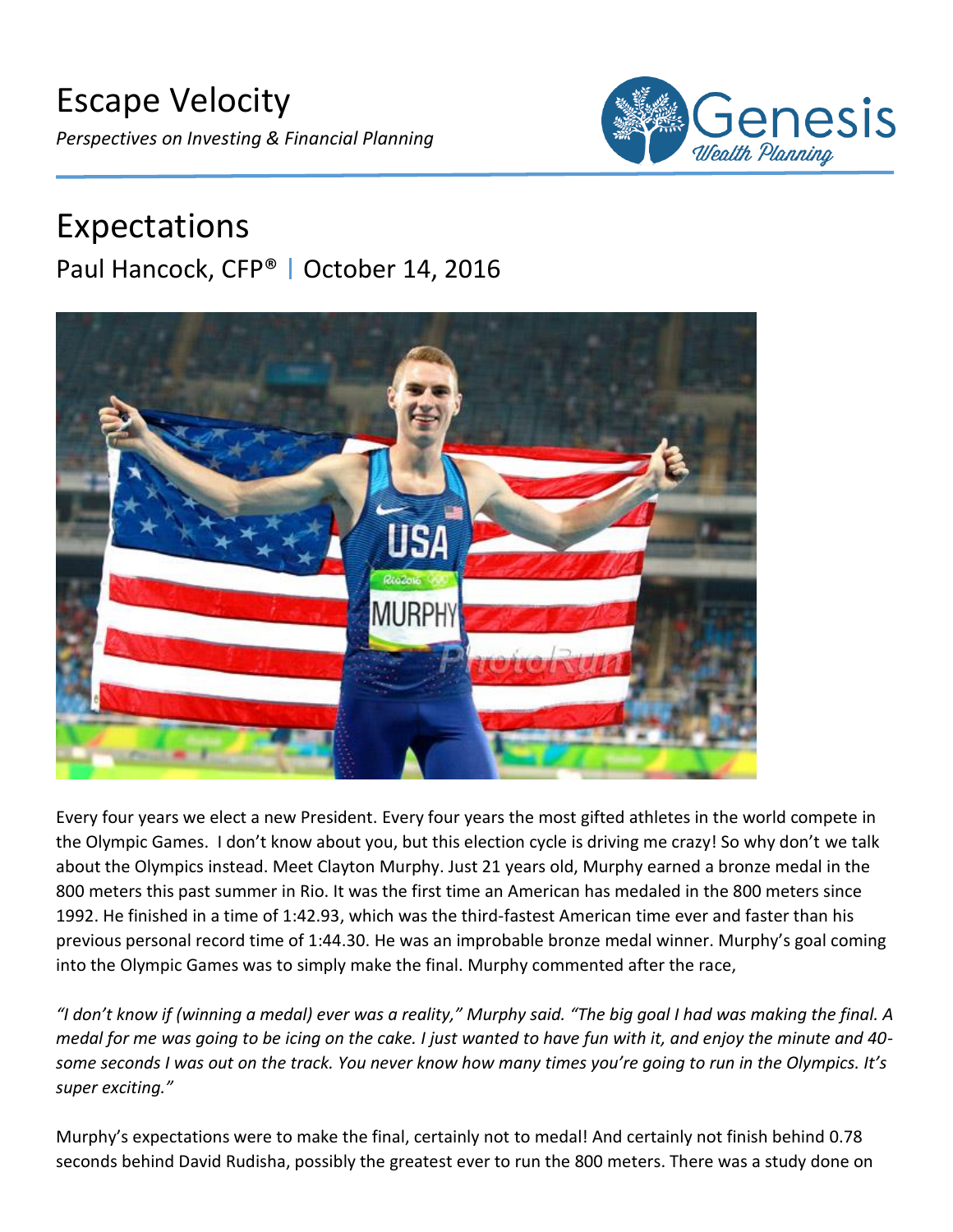Olympic athletes showing that bronze medalists are quantifiably happier than silver medalists. It all boils down to expectations. Here is what their research discovered:

*"Silver medalists tended to focus on how close they came to winning a gold medal and so they weren't satisfied*  with silver. Bronze medalists were focused on how close they came to not getting a medal at all! So they are *thrilled with the bronze medal. They are happy to be on the medal stand at all."*

# **Expectations for Future Capital Market Returns**

The story of Clayton Murphy should be a lesson to all investors. Be careful with your expectations, especially as it relates to expected returns from your portfolio. Ask many individuals what their expectations for returns from the stock market are in a given year and most people respond with a number between 8 to 10% per year. Many pension funds, endowments and insurance companies rely on actuarial assumptions of 7%+ for their portfolios in order to meet their expectations for future liabilities. And keep in mind, their portfolios are not 100% stocks! Can our capital markets produce such returns looking forward? I think the simple answer is no.

First, let's frame this discussion with looking at historical returns for capital markets.

- Stocks have produced an annual return of 9.4% over the past 116 years.
- Bonds has produced an annual return of 5% over the past 116 years.
- Blended together at a 60/40 mix and you get an annual return of 7.6%.
- Over the past 10 years, a 60/40 blend has returned 7% annualized.
- Over the past 5 years, a 60/40 blend has returned 11% annualized.

Many prominent investors and institutions have argued recently for lower future capital market returns. From Vanguard to Bill Gross to Rob Arnott, future market returns look abysmal when compared to historical returns.

| <b>Expected Future Market Returns</b> |               |              |       |
|---------------------------------------|---------------|--------------|-------|
| <b>Investor</b>                       | <b>Stocks</b> | <b>Bonds</b> | 60/40 |
| <b>Charles Schwab</b>                 | 7.0%          | 3.0%         | 5.4%  |
| Vanguard                              | 7.0%          | 2.5%         | 5.2%  |
| <b>Bill Gross</b>                     | 6.5%          | 2.5%         | 4.9%  |
| Larry Swedroe                         | 6.2%          | 1.7%         | 4.4%  |
| <b>Burton Malkiel</b>                 | 6.0%          | 2.0%         | 4.4%  |
| <b>Ben Carlson</b>                    | 6.0%          | 1.5%         | 4.2%  |
| <b>McKinsey</b>                       | 5.0%          | 1.0%         | 3.4%  |
| Jack Bogle                            | 4.0%          | 2.5%         | 3.4%  |
| <b>Rob Arnott</b>                     | 3.5%          | 1.7%         | 2.8%  |
| <b>GMO</b>                            | 2.0%          | 0.0%         | 1.2%  |
| <b>Average</b>                        | 5.3%          | 1.8%         | 3.9%  |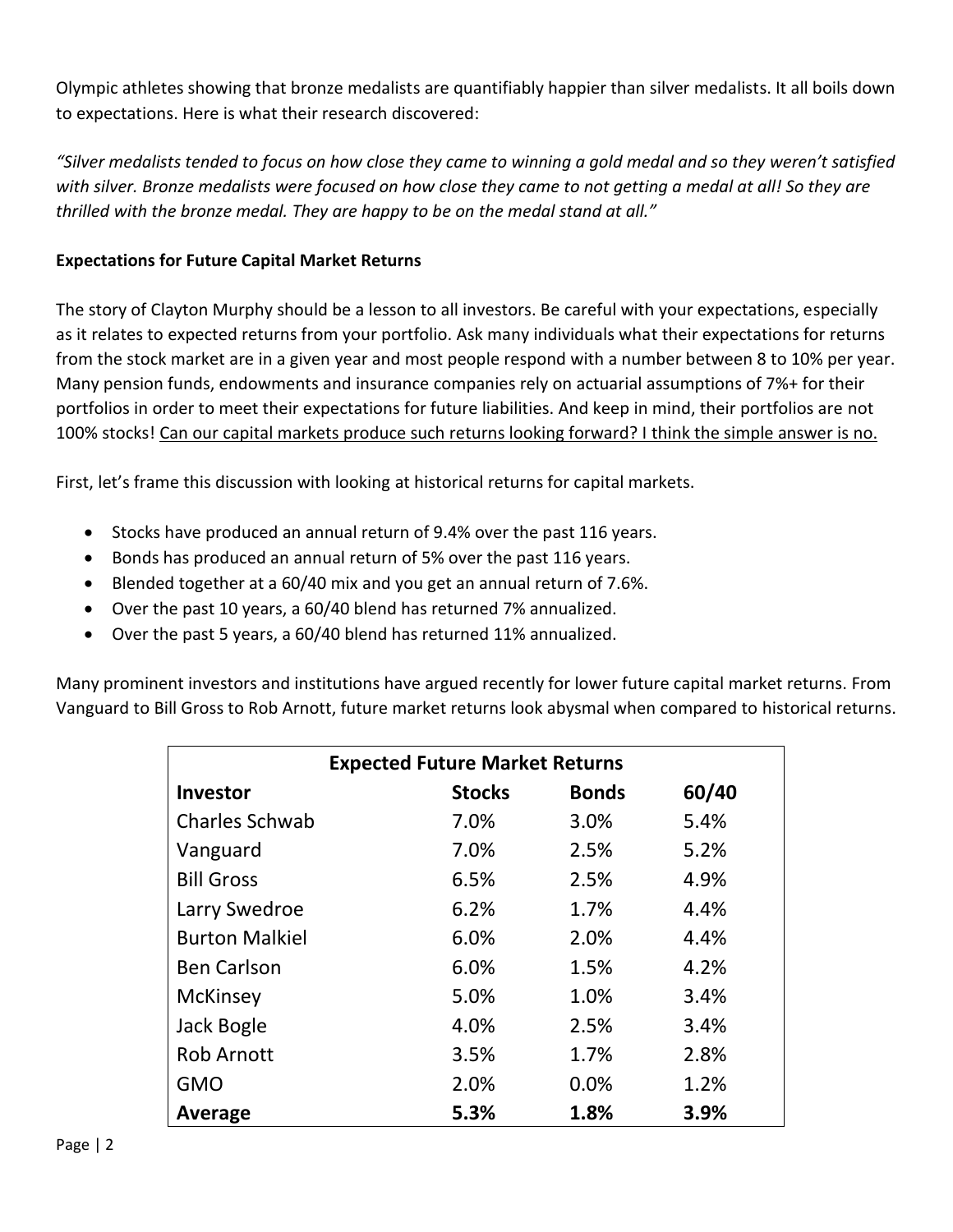The simple average of these predictions center around 4% for a balanced portfolio of 60% stocks and 40% bonds. While these projections span slightly different time frames and use slightly different benchmarks, the message is clear: Expect lower returns in the future for stocks and bonds.

## **Investment Implications**

Investing can be very emotional. One way in which investors can keep their emotions in check is to set proper expectations for future returns on their portfolio. For a younger investor, expect 4-6% for an all stock portfolio instead of 8-10%. For an investor nearing retirement, expect 3-4% for a balanced portfolio instead of 6-8%.

### **Planning Implications**

Proper expectations can greatly help as you plan for retirement and ultimately drawing down your portfolio.

- For those still saving for retirement, strive to save more than you otherwise planned allowing the power of compounding to help in a low-return world.
- For those nearing retirement, possibly look to work a little longer or bridge the gap to retirement with part-time work or supplement with other sources of income such as rental or business income.
- For those in retirement, watch your annual expenses as well as the percentage you are drawing out of your investment assets each year. A good benchmark is try to draw around 3% or less per year from your investment assets.
- For all investors, align your portfolio asset allocation to your specific goal (college, retirement etc.).

In a recent sermon at National Community Church, Lead Pastor Mark Batterson suggested the following:

*"Your focus determines your reality. It is not your objective circumstances, it is your subjective expectations that determine how you feel and how you think and how you make decisions and how you live your life."*

Setting proper expectations in our financial lives can go a long way in determining not only how we set and achieve goals, but how we feel and react along the way.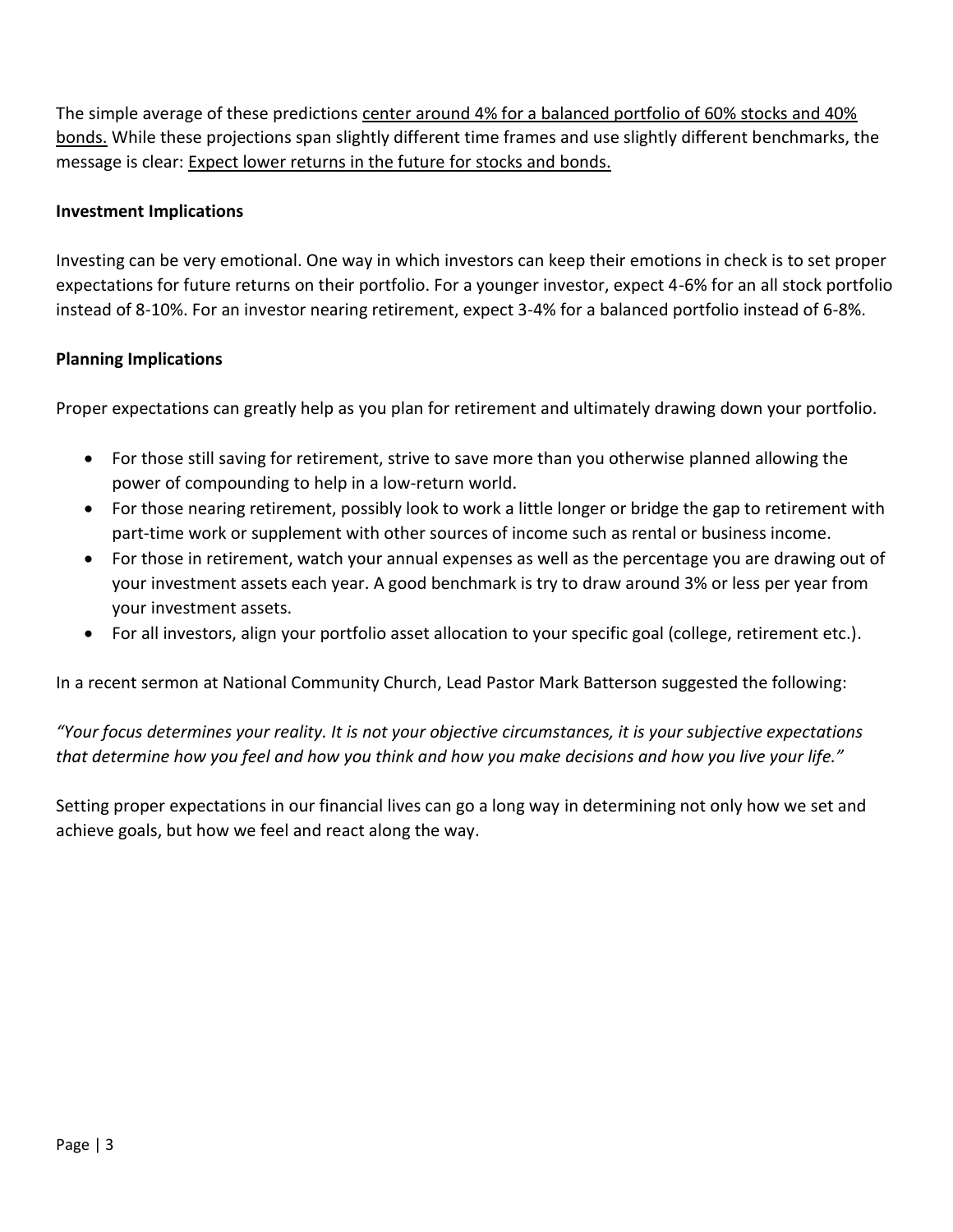#### **References**

- Clayton Murphy Photo: http://running.competitor.com/2016/08/photos/clayton-murphy-earnsbronze-800m\_154446
- Clayton Murphy Story: http://www.usatoday.com/story/sports/olympics/rio-2016/2016/08/15/clayton-murphy-800-meters-bronze-medal/88814806/
- Mark Batterson Sermon: http://theaterchurch.com/media/mountains-move/four-anchors
- Historical Market Returns: Credit Suisse Global Investor Yearbook 2016
- Historical Market Returns: Kwanti Software which uses Morningstar Data
- Charles Schwab: http://www.schwab.com/public/schwab/nn/articles/Why-Market-Returns-May-Be-Lower-in-the-Future
- Vanguard: Vanguard's Economic and Investment Outlook 2016
- Bill Gross: Bloomberg Surveillance, October 7, 2016
- Larry Swedroe: http://www.etf.com/sections/index-investor-corner/swedroe-perfect-storm-lowreturns?nopaging=1
- Burton Malkiel: https://blog.wealthfront.com/us-stock-long-term-returns/
- Carlson: Various articles from A Wealth Of Common Sense Blog
- McKinsey: McKinney Global Institute. Diminishing Returns: Why Investors May Need to Lower Their Expectations. May, 2016.
- Bogle: http://news.morningstar.com/Cover/videoCenter.aspx?id=772785
- Rob Arnott/RAFI: https://www.researchaffiliates.com/en\_us/asset-allocation.html
- GMO: 7-Year Asset Class Return Expectations. Available online at www.gmo.com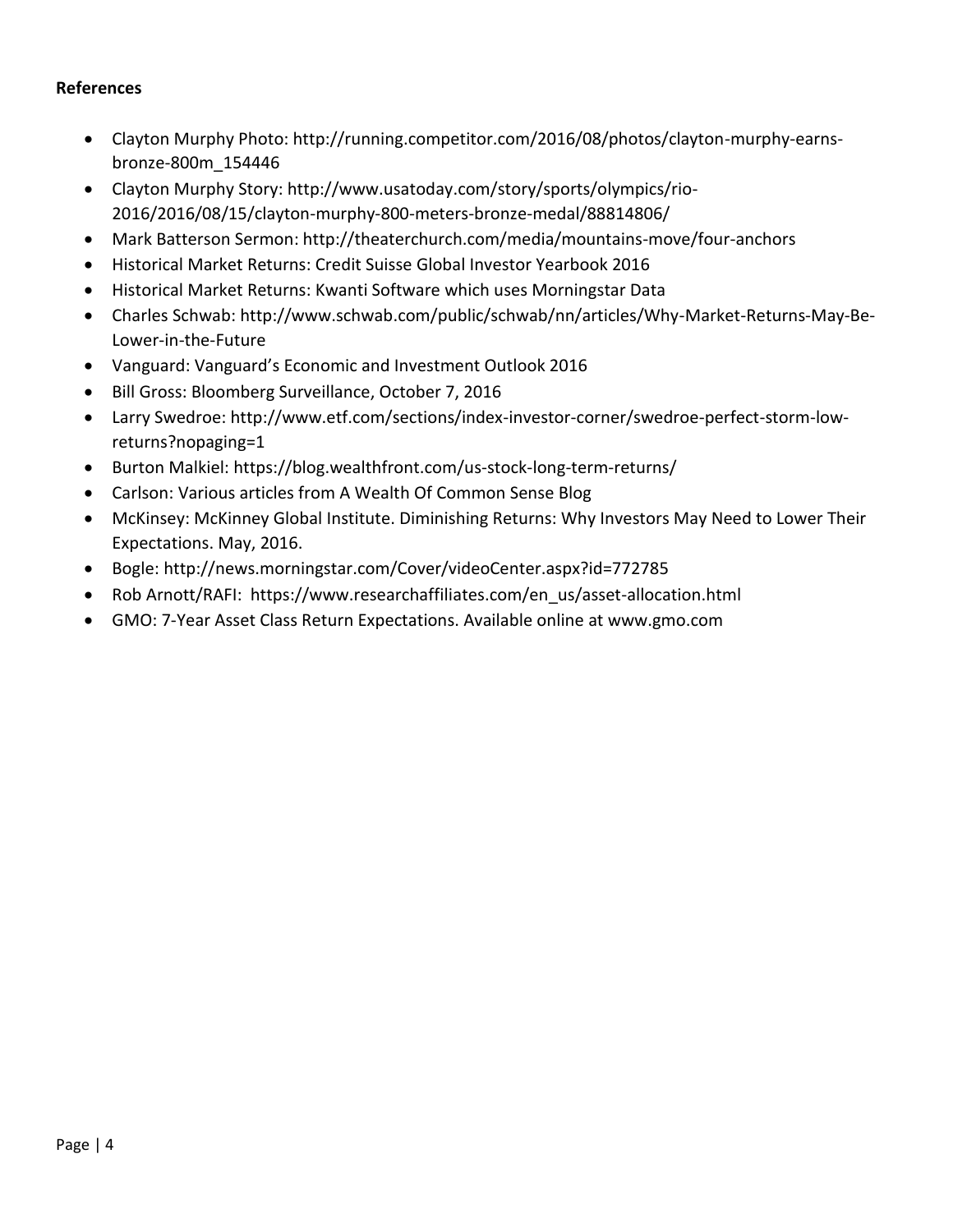#### **DISCLOSURES & INDEX DESCRIPTIONS**

All indexes are unmanaged and an individual cannot invest directly in an index. Index returns do not reflect fees or expenses.

**The MSCI ACWI** (All Country World Index) Index is a free float-adjusted market capitalization weighted index that is designed to measure the equity market performance of developed and emerging markets. As of June 2009 the MSCI ACWI consisted of 45 country indices comprising 23 developed and 22 emerging market country indices.

**The S&P 500** Index is widely regarded as the best single gauge of the U.S. equities market. This world-renowned index includes a representative sample of 500 leading companies in leading industries of the U.S. economy. Although the S&P 500 Index focuses on the large-cap segment of the market, with approximately 75% coverage of U.S. equities, it is also an ideal proxy for the total market. An investor cannot invest directly in an index.

**The Russell 3000 Index®** measures the performance of the 3,000 largest U.S. companies based on total market capitalization.

**The Russell Midcap Index ®** measures the performance of the 800 smallest companies in the Russell 1000 Index.

**The Russell 2000 Index ®** measures the performance of the 2,000 smallest companies in the Russell 3000 Index.

**The MSCI® EAFE** (Europe, Australia, Far East) Net Index is recognized as the pre-eminent benchmark in the United States to measure international equity performance. It comprises 21 MSCI country indexes, representing the developed markets outside of North America.

**The MSCI Emerging Markets Index SM** is a free float-adjusted market capitalization index that is designed to measure equity market performance in the global emerging markets. As of June 2007, the MSCI Emerging Markets Index consisted of the following 25 emerging market country indices: Argentina, Brazil, Chile, China, Colombia, Czech Republic, Egypt, Hungary, India, Indonesia, Israel, Jordan, Korea, Malaysia, Mexico, Morocco, Pakistan, Peru, Philippines, Poland, Russia, South Africa, Taiwan, Thailand, and Turkey.

**The Dow Jones Composite REIT Index** measures the performance of Real Estate Investment Trusts (REIT) and other companies that invest directly or indirectly through development, management or ownership, including properties.

**The Barclays Commodity Index** is composed of futures contracts on physical commodities and represents twenty two separate commodities traded on U.S. exchanges, with the exception of aluminum, nickel, and zinc.

**The US Dollar Index** is an index (or measure) of the value of the United States dollar relative to a basket of foreign currencies, often referred to as a basket of US trade partners' currencies.

**The Barclays Capital U.S. Aggregate** Index represents securities that are SEC-registered, taxable, and dollar denominated. The index covers the U.S. investment grade fixed rate bond market, with index components for government and corporate securities, mortgage pass-through securities, and asset-backed securities. These major sectors are subdivided into more specific indexes that are calculated and reported on a regular basis.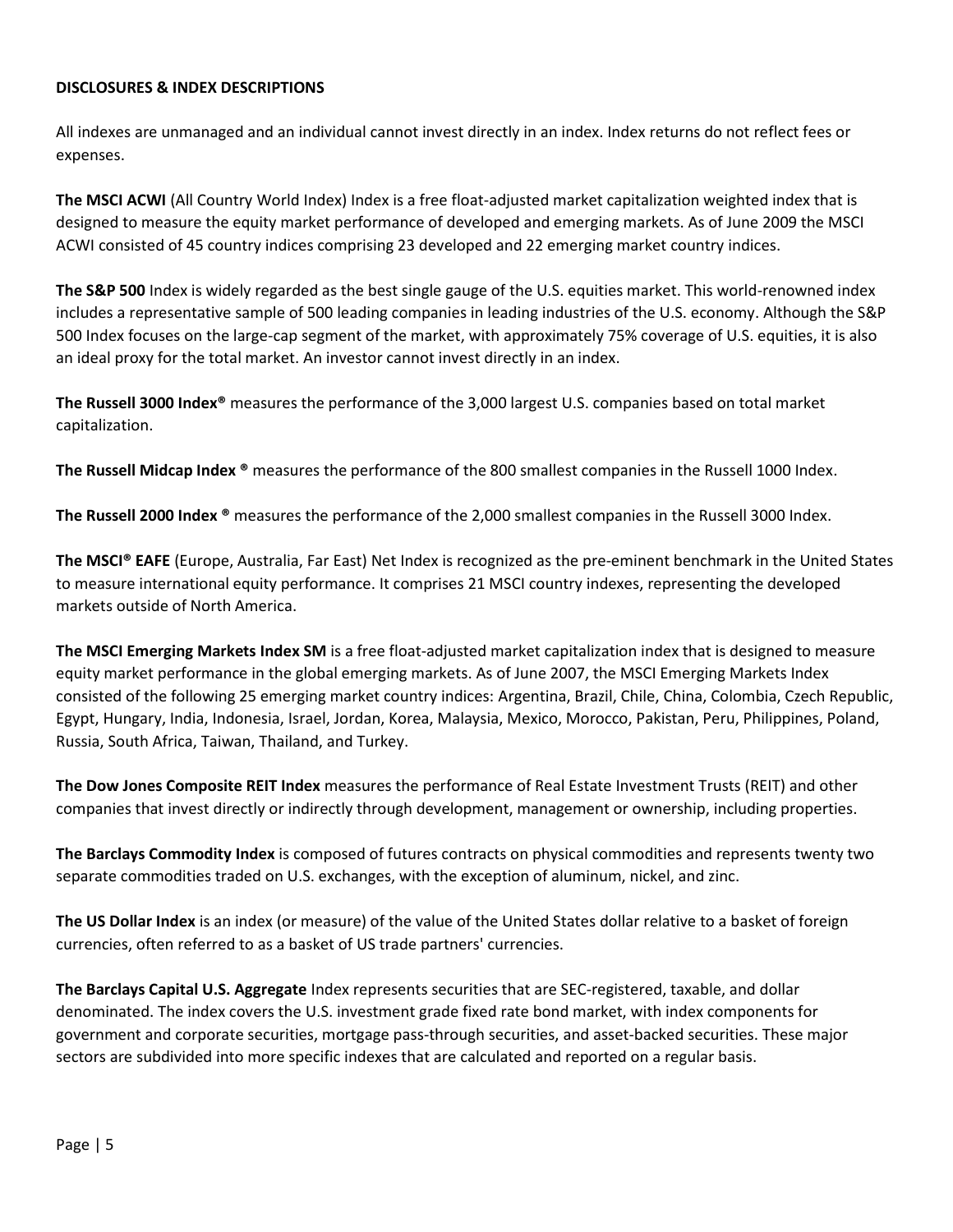**The Barclays U.S. Treasury** Index is U.S. Treasury component of the U.S. Government index. Public obligations of the U.S. Treasury with a remaining maturity of one year or more.

Treasury bills are excluded (because of the maturity constraint). Certain special issues, such as flower bonds, targeted investor notes (TINs), and state and local government series (SLGs) bonds are excluded. Coupon issues that have been stripped are reflected in the index based on the underlying coupon issue rather than in stripped form. Thus STRIPS are excluded from the index because their inclusion would result in double counting. However, for investors with significant holdings of STRIPS, customized benchmarks are available that include STRIPS and a corresponding decreased weighting of coupon issues. Treasuries not included in the Aggregate Index, such as bills, coupons, and bellwethers, can be found in the index group Other Government on the Index Map. As of December 31, 1997, Treasury Inflation-Protection Securities (Tips) have been removed from the Aggregate Index. The Tips index is now a component of the Global Real index group.

**The Barclays U.S. Treasury: 1-3 Year** includes securities in the Treasury Index (i.e., public obligations of the U.S. Treasury) with a maturity from 1 up to (but not including) 3 years.

**U.S. Treasury Bill 90 Days Rate** is an index comprised of short-term obligations issued by the United States government.

**The Barclays Municipal Bond Index** is a rules-based, market-value-weighted index engineered for the long-term taxexempt bond market. To be included in the index, bonds must be rated investment-grade (Baa3/BBB- or higher) by at least two of the following ratings agencies: Moody's, S&P, Fitch. If only two of the three agencies rate the security, the lower rating is used to determine index eligibility. If only one of the three agencies rates a security, the rating must be investment-grade. They must have an outstanding par value of at least \$7 million and be issued as part of a transaction of at least \$75 million. The bonds must be fixed rate, have a dated-date after December 31, 1990, and must be at least one year from their maturity date. Remarketed issues, taxable municipal bonds, bonds with floating rates, and derivatives, are excluded from the benchmark.

**The Barclays U.S. Corporate Investment Grade Index** is the Corporate component of the U.S. Credit index. Publicly issued U.S. corporate and specified foreign debentures and secured notes that meet the specified maturity, liquidity, and quality requirements. To qualify, bonds must be SEC-registered.

**The Barclays U.S. Corporate High Yield Index** covers the universe of fixed rate, non-investment grade debt. Eurobonds and debt issues from countries designated as emerging markets (sovereign rating of Baa1/BBB+/BBB+ and below using the middle of Moody's, S&P, and Fitch) are excluded, but Canadian and global bonds (SEC registered) of issuers in non-EMG countries are included. Original issue zeroes, step-up coupon structures, 144-As and pay-in-kind bonds (PIKs, as of October 1, 2009) are also included.

**The Barclays Global Aggregate Bond Index** provides a broad-based measure of the global investment-grade fixed income markets. The three major components of this index are the U.S. Aggregate, the Pan-European Aggregate, and the Asian-Pacific Aggregate Indices. The index also includes Eurodollar and Euro-Yen corporate bonds, Canadian government, agency and corporate securities, and USD investment grade 144A securities.

**The Barclays Emerging Markets USD Aggregate Index** is a flagship hard currency Emerging Markets debt benchmark that includes USD denominated debt from sovereign, quasi-sovereign, and corporate EM issuers. The index is broadbased in its coverage by sector and by country, and reflects the evolution of EM benchmarking from traditional sovereign bond indices to Aggregate-style benchmarks that are more representative of the EM investment choice set.